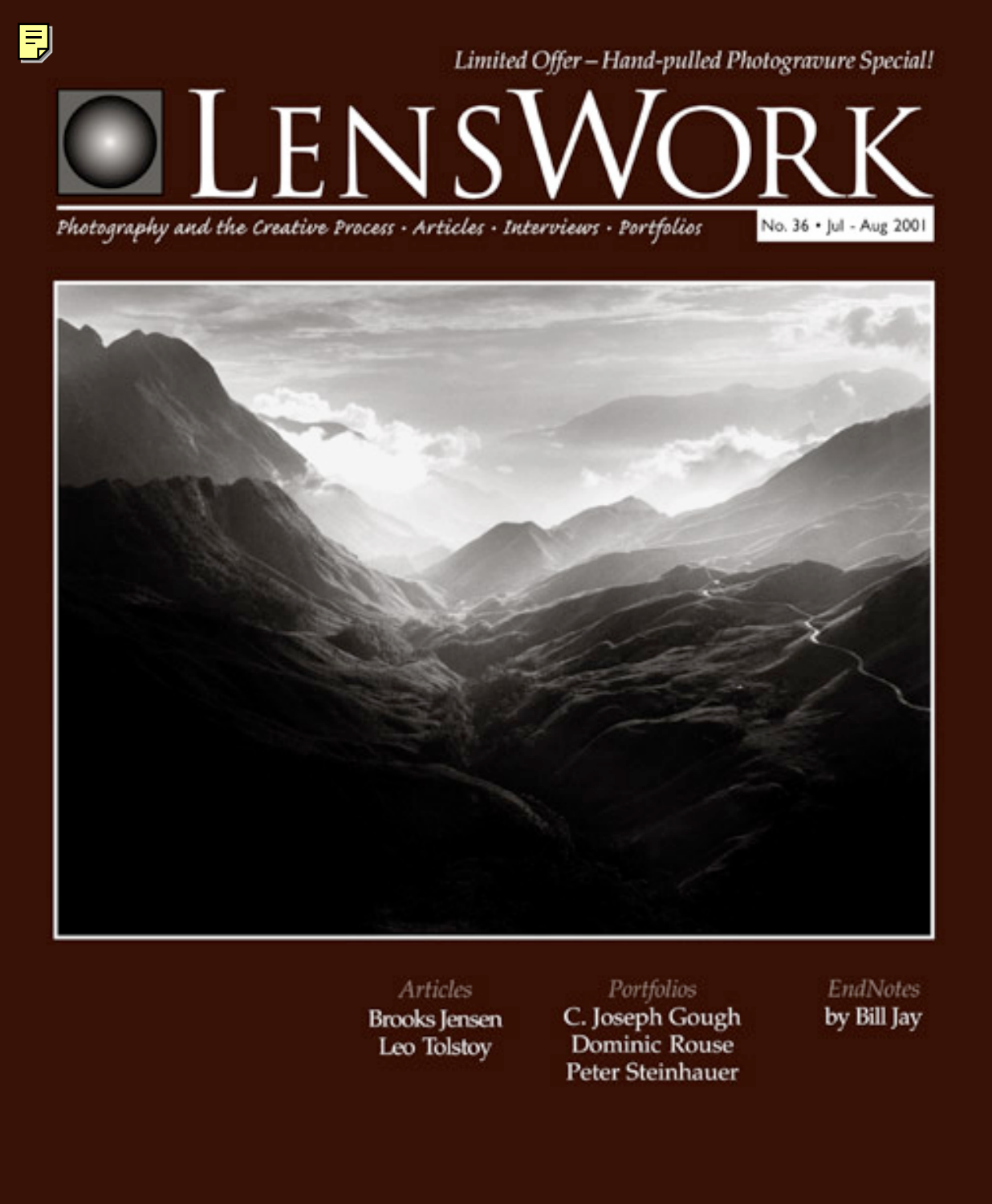## LENSWORK 36  $JUL - AUG$ 2001

### *Photography and the Creative Process Articles • Interviews • Portfolios*

*Editors* Brooks Jensen Maureen Gallagher

### In this issue

*Articles by* **Brooks Jensen Leo Tolstoy**

### *Portfolios by*

**C. Joseph Gough Dominic Rouse Peter Steinhauer**

*EndNotes by* **Bill Jay**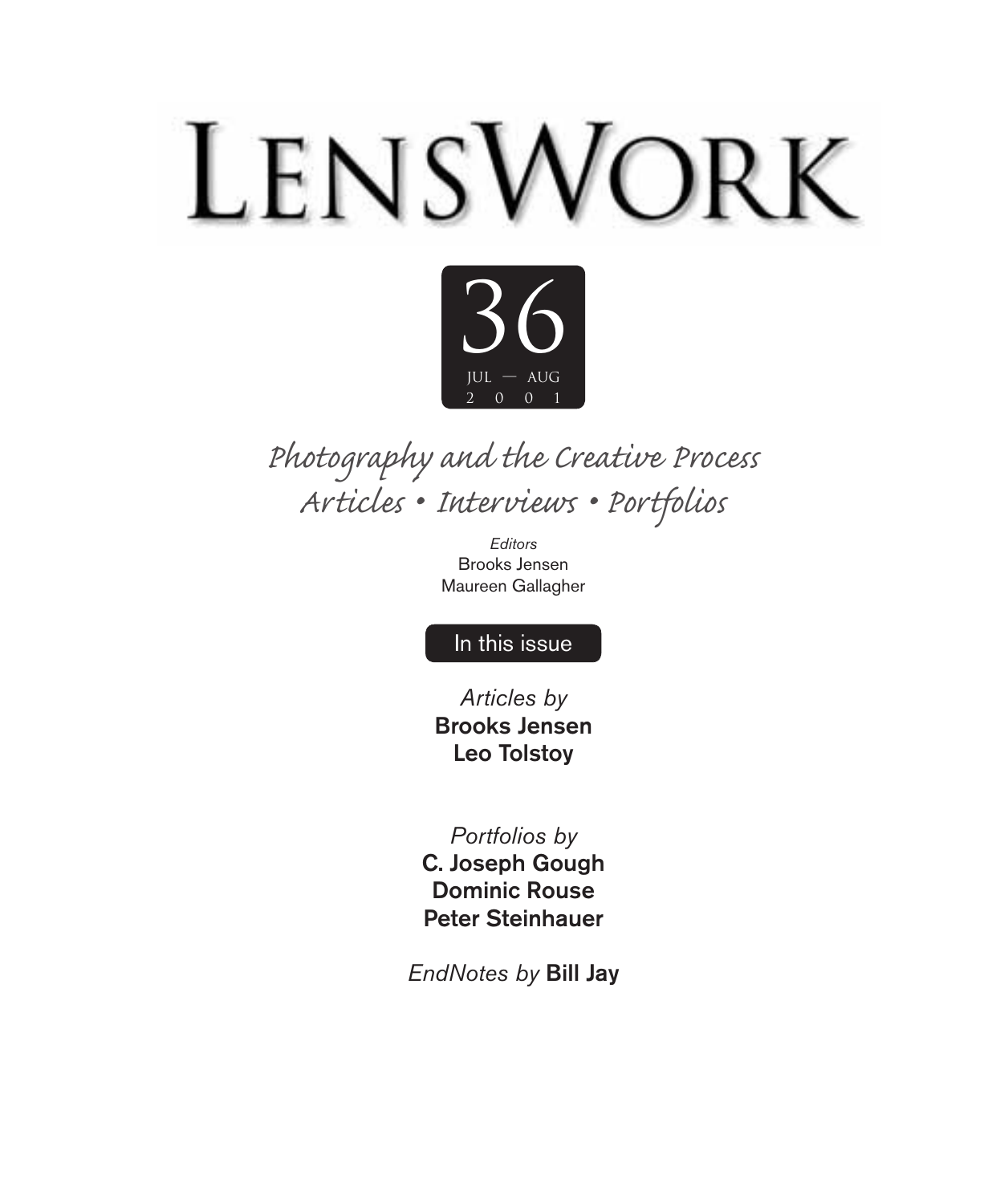

## · TABLE OF CONTENTS ·

*6*

*17*

Editor's Comments *Getting Published* Reflecting on eight years of publishing, we share important observations that may help you get your work on the printed page.

Portfolio : Peter Steinhauer *[Vietnam: Living in the Landscape](#page-13-0)*



*33* Leo Tolstoy *Schools, Critics, Counterfeits and True Works of Art* Excerpted from his book-length essay *What Is Art?* (Chapter XII) written more [than 100 years ago, Tolstoy rebukes much](#page-15-0)  of the structure in the art world, claiming that real artistic ability is corrupted by it. How does his argument stand today?

*41*

Portfolio : C. Joseph Gough *[Doors: Portals of Time](#page-16-0)*



### *55*

### Brooks Jensen *What Size Is The Edition?*

[The gloves are off, and our editor takes](#page-15-0)  hold of the thorny issue of Limited Editions with logic and decisiveness.



*86 Bill Jay's EndNotes*

 $-5$  –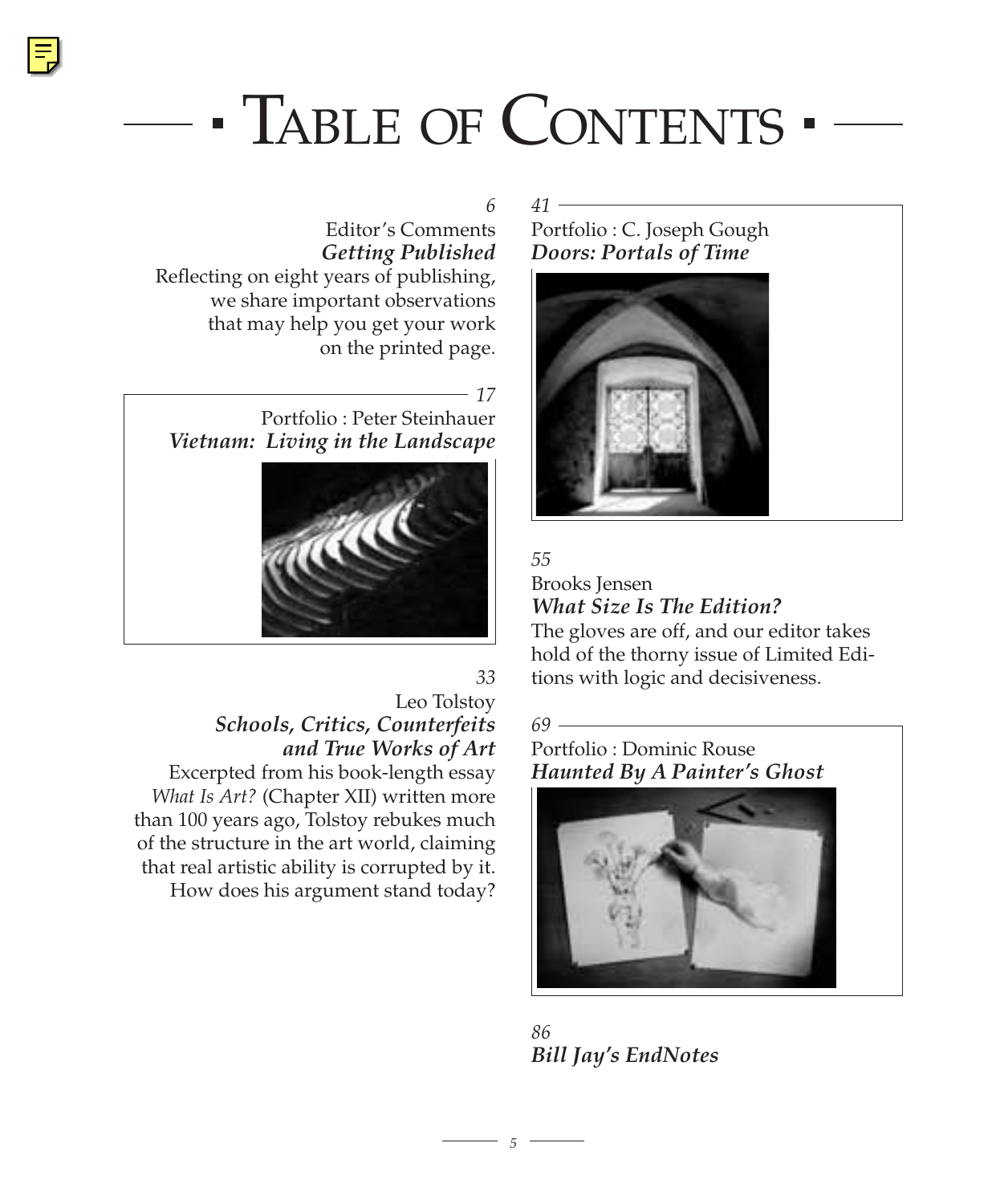## <span id="page-3-0"></span>EDITOR'S COMMENTS

SSIER

### *Getting Published*

*[Typically in this space you'll find the musings of Brooks Jensen. In this issue Maureen Gallagher will step in to offer her observations and suggestions about submitting your work to a publisher.]*

We couldn't tell you just how many submissions we've looked at since debuting *LensWork* in 1993, but it must be in the *thousands*. As you can imagine, we've thoroughly enjoyed *and* occasionally endured the plethora of parcels delivered daily; each one unique in its contents and presentation. It would be difficult to think of a more interesting way to spend time than going through the tangible results of creative minds. We've seen some wonderful work. We've seen some atrocious work. But, we also see some wonderful work sent in as an atrocious submission.

With this in mind, we'd like to offer some suggestions about getting published – or at least submitting work to a publisher. Of course, unless you've been a publisher, it's not very likely you've been in a situation where you could compare a wide variety of submissions. Just as no two photographers are alike, no two submissions are

exactly the same. And since no two magazines are alike, either, it makes sense that strict rules won't be universal. Nonetheless, these accumulated observations may prove useful in your efforts.

#### *Cover Materials*

The truth of the matter is that cover materials are typically brushed aside in favor of reviewing the *work*. Naturally, if the portfolio is of interest, we're curious to find out who produced the work, but who you are is second to what you've submitted as photography. While biases undoubtedly exist for content, a reputable publisher won't care whether you're a man or a woman; a self-taught photographer or an MFA; an "art" photographer or a "commercial" photographer; an amateur who has been at it for decades; or a student who is just finding their photographic voice. We've published them *all*. It's the photography that counts.

#### *Artist's Statements*

One gets the feeling that much *angst* has been poured into crafting many unintelligible artist's statements. Perhaps it's the pain of facing a blank page. Above all,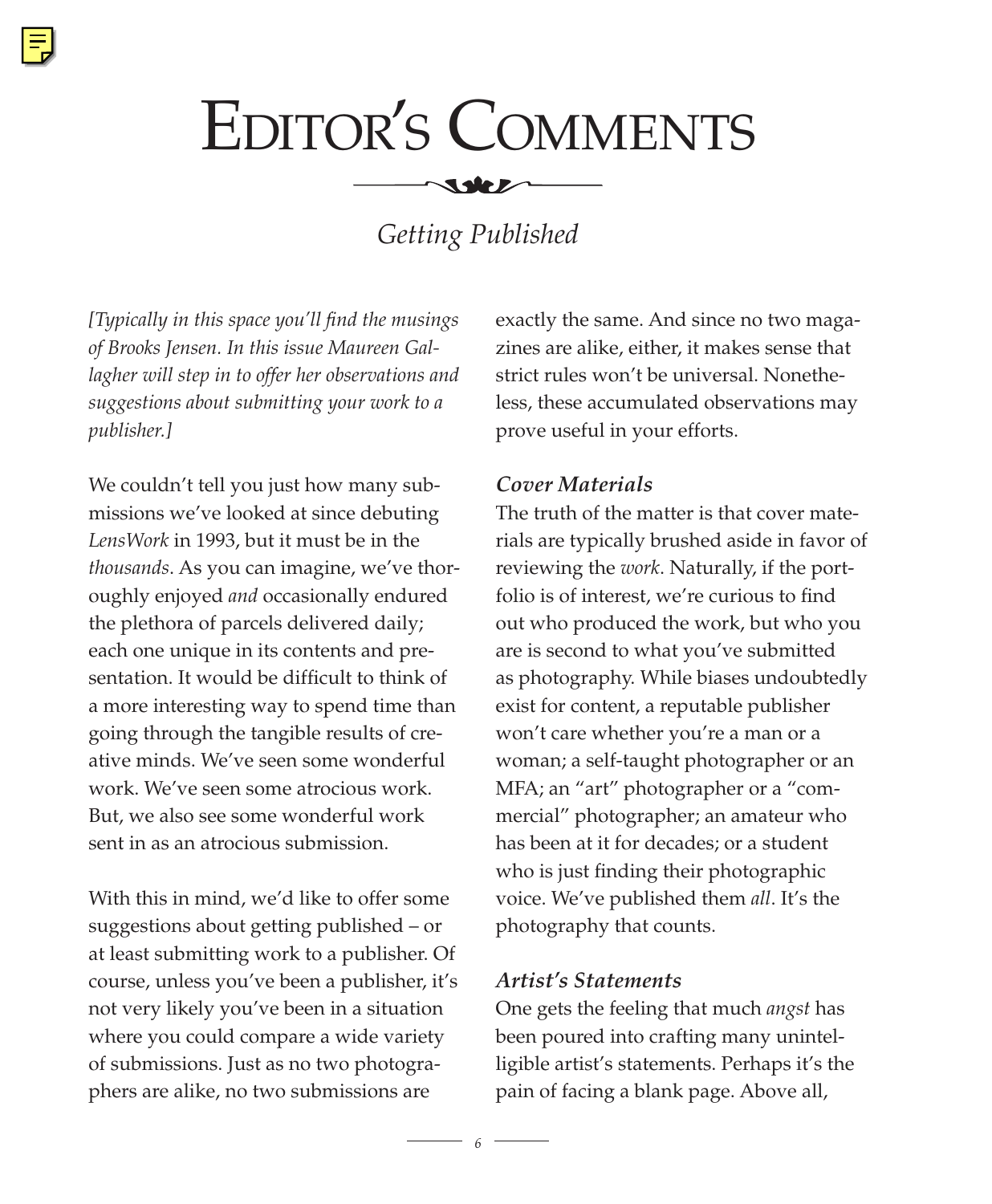make your statement understandable in plain English. Have you ever read through the *entire* Artist's Statement at a gallery exhibit and wondered *what on earth the artist was trying to communicate*? Multiply that times the *hundreds* of submissions that come in to a publisher. Not *all* statements are unintelligible, mind you. But an esoteric artist's statement is easily eclipsed by statements that provide less fluff and more *stuff;* simply share your motivations, curiosities, interests, influences, direction, and experiences. There is little to no interest in why you started photography, what your first camera was, how difficult the work was to produce, or what the photographs are *supposed* to look when you make "real" prints. Avoid telling the viewer how *they* should feel, or even telling the viewer how *you* felt. What *you* felt as related by an artist's statement is irrelevant. The viewer is the ultimate judge of your ability to communicate this most-essential element.

#### *Subject Matter*

As an overview since issue #13 (when portfolios were added to *LensWork*), we've published 32 portfolios featuring *people* (including documentary, portraits and nudes), 24 portfolios featuring *land* (including Americana, west coast, urban, documentary and other) and 19 portfolios featuring *things* (including still life, abstracts and digital images). Subject matter *matters*, but what truly matters is that the photographer have a vested inter-

est in the subject. Think of it as the difference between "casual dating" and building a deep, committed relationship. Those photographers who seem to flit from subject to subject clearly have little to "tell" us through their work, since they have rarely learned much about their subject. Choose a subject that interests and excites you, piques your curiosity, and is *accessible*. Photography is about *life*, and the same rules that apply to relationships with people apply to your chosen photographic subject matter as well. Choose wisely; don't waste your time on subjects that belong to *others*.

#### *Go Beyond the Tripod Holes*

In the eight years that we've been publishing *LensWork*, I'm sure there have been quite a number of surprised photographers; surprised that their beautifully crafted work was rejected. We've seen work that would've inspired Ansel Adams, if only he had seen it as a young, impressionable photographer. But the hard truth is that a lot of the portfolios we review *are* Ansel's work (or Walker Evans', or Jerry Uelsmann's, or Frederick Sommer's, etc.) – only it's copied by some well-intentioned Adams (Walker, Uelsmann or Sommer, etc.) wannabe.

"If I've seen further than others, it's because I've stood on the shoulders of giants." This quote by Isaac Newton is a noble way of giving credit where credit is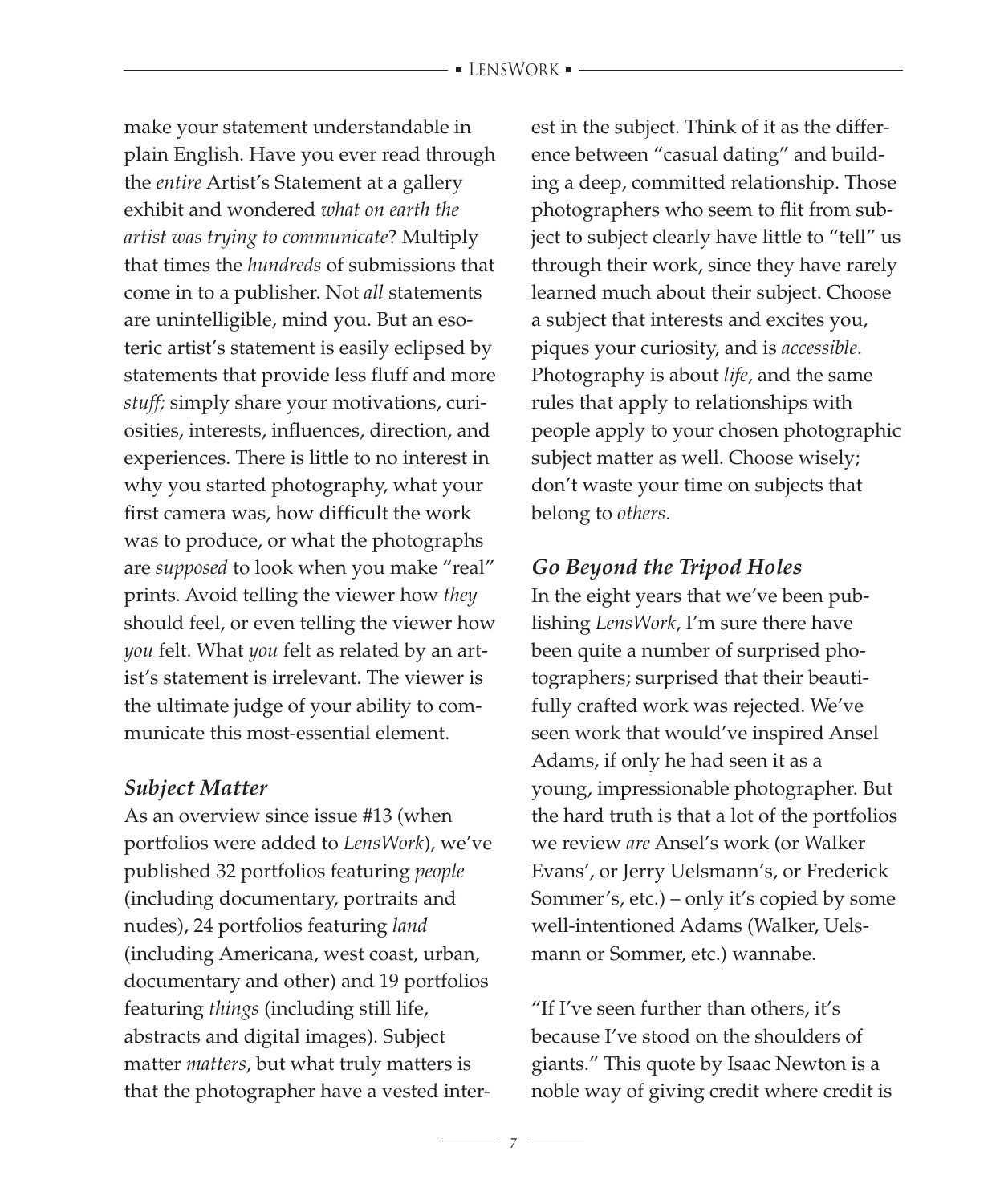due. But notice that he didn't say "If I've seen the same as others, it's because they showed me which turn-out to take." Many photographers who have traveled to Yosemite know what I'm talking about: the famous Wawona viewpoint where Adams made *Clearing Winter Storm*. God only knows just how many *other* tripods have been set up on that very spot, to try to capture the same incredible view. But if you've been to Yosemite you've probably learned something else: Adams' images were *found* in the landscape, seen in his *mind*, and perfected in his *darkroom*. He had a *lifelong relationship* (there's that darn word again) with Yosemite Valley that allowed him to cultivate the wealth of imagery that is his legacy. So, the question is: What "giants" would you learn from, and then look beyond? Somewhere in a back issue we published the quote "Seek not the wise men of old. Seek what they sought." It's still a favorite of mine and well-worth repeating.

#### *Timing*

Sometimes you can get it right, only to send in a submission at the wrong time. Part of that, I think, is because a particular subject will come into fashion, and photographers will move towards that glowing white light – like moths. While some of these submissions are sincere and offer incredible depth, others can be knock-offs and, while flawlessly executed, simply

have the feeling of a one-night stand. It's usually the sincere ones that come through the door first; it's the copy-cats who follow. That's not to say that only *one* person can work sincerely in any one subject. It's just rare to receive more than *one at a time*, and even if virtuous work arrives on its heels, once the subject is published it would be rare for a magazine to re-visit that subject very soon. If you're creating a body of work that truly excites you, the best advice is to get it organized and submit it to publishers while the subject is yet "yours."

#### *The Publisher's Deadline*

Never, never, *never* forget that publishers need content. With deadlines arriving at regular intervals, the publisher looks to the editorial staff and outside submissions to pull together each issue. The quality of the issue is largely dependent on the quality of the submissions. Far too many photographers assume they have no chance of ever being published. *Certainly*, goes the logic, *they must be inundated with submissions*. There is some truth to this; every magazine reviews far more than they can include. On the other hand, imagine the challenge of coming up with a hundred or more pages of content six to twelve times a year. The key to being published is to recognize the challenge and make it *easy* for the publisher to select your work. We'd like to share some of the observations that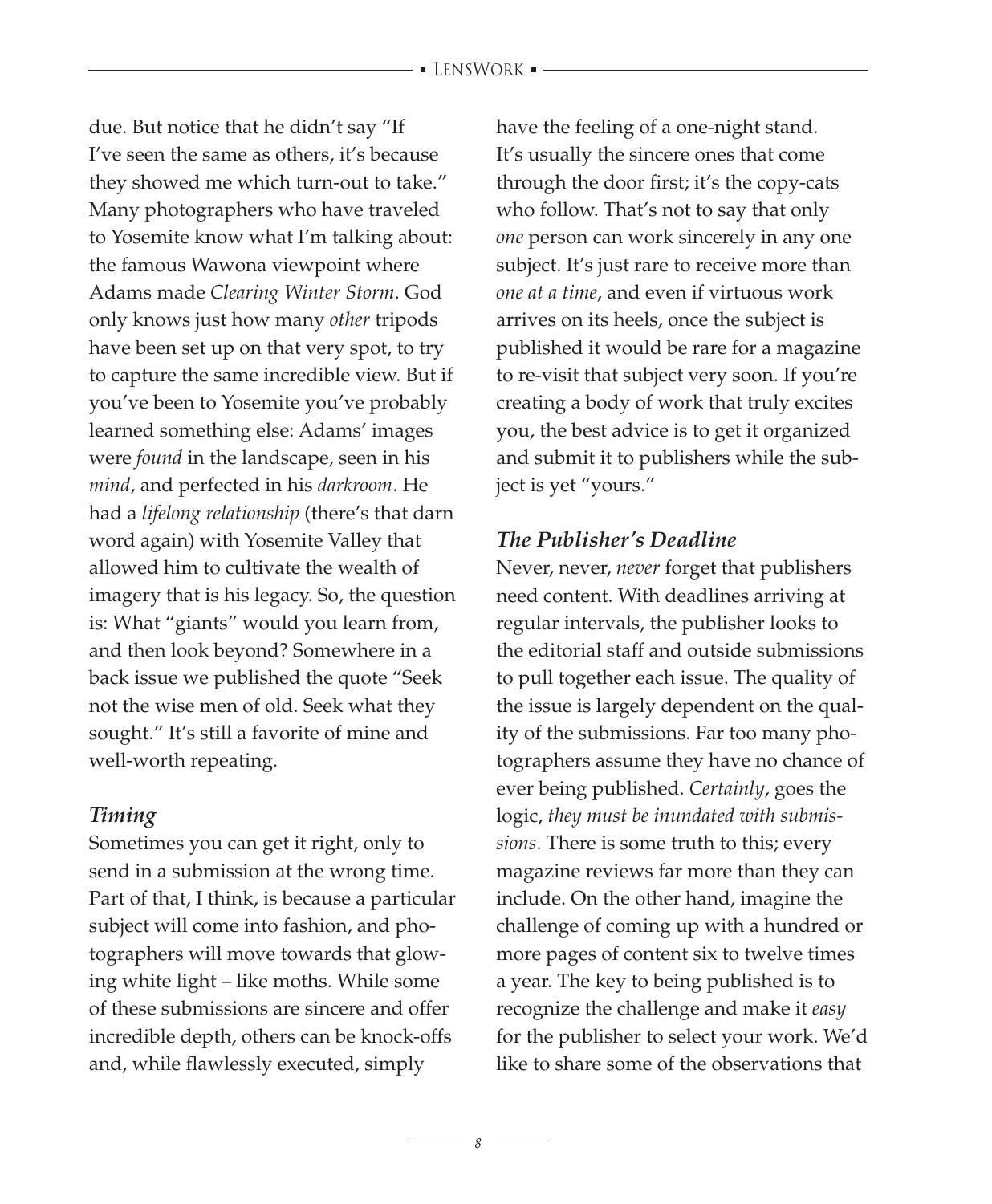we've gathered through the years — in no particular order:

#### *Packing peanuts*

Why would this come first to mind? Hmm … probably because it's the most *annoying*. Is it my imagination, or do packing peanuts just have a way of getting *everywhere*? Foam blocks or wadded-up paper provide good cushion, and don't leave the room – and everyone in it – covered in statically charged debris.

### *Packaging*

While submissions aren't "graded" on their packaging, it does leave an impression if the submission is sent in with little care given to aesthetics or adequate protection in transit. We've pretty much seen it all – from cereal box cardboard to submissions that would do Fort Knox proud. Our preferred packaging (if we could live in a perfect world) would arrive in a sturdy box, contain the most incredible photography we've ever seen, be easy to peruse *and just as easy to put away*. And did I mention that it wouldn't leave little foam "peanut" particles all over us?

### *Editing*

Editing a body of work to a tight submission of eight slides will more than likely go *nowhere*. Let the editors be editors; give them some room to move. Send too much rather than too little; cover your bases by sending "additional images" if you feel

compelled to tightly edit the central submission. How many is the right amount? That depends on the magazine. Here at *LensWork* we tend to publish portfolios of 12-20 images. Therefore, we prefer to see about 30 related images in a submission. A magazine that only uses three images might be overwhelmed with 30. *Know the publication and their style* before you submit work for review. There have been a number of occasions where we've excerpted a particularly compelling subject form a large body of work. We can't do that sort of editing if we don't see the work to begin with.

When editing, think in terms of storytelling, or creating moods. You're not going to fit your entire photographic history into a single magazine submission, so think about the publication's preferences and select related images that best suit its overall style. Just as most people don't want to read a series of random and unrelated paragraphs, so it is with photographs. Make your images fit together as a *body of work*; make it clear for the editors *and their audience* to see what you are trying to communicate.

### *Know the publisher and their submission guidelines*

 $-9 -$ 

It's a bit telling when we receive at *Lens-Work* a portfolio of *color* work for consideration. We don't publish color, so what do these people expect? It's also useful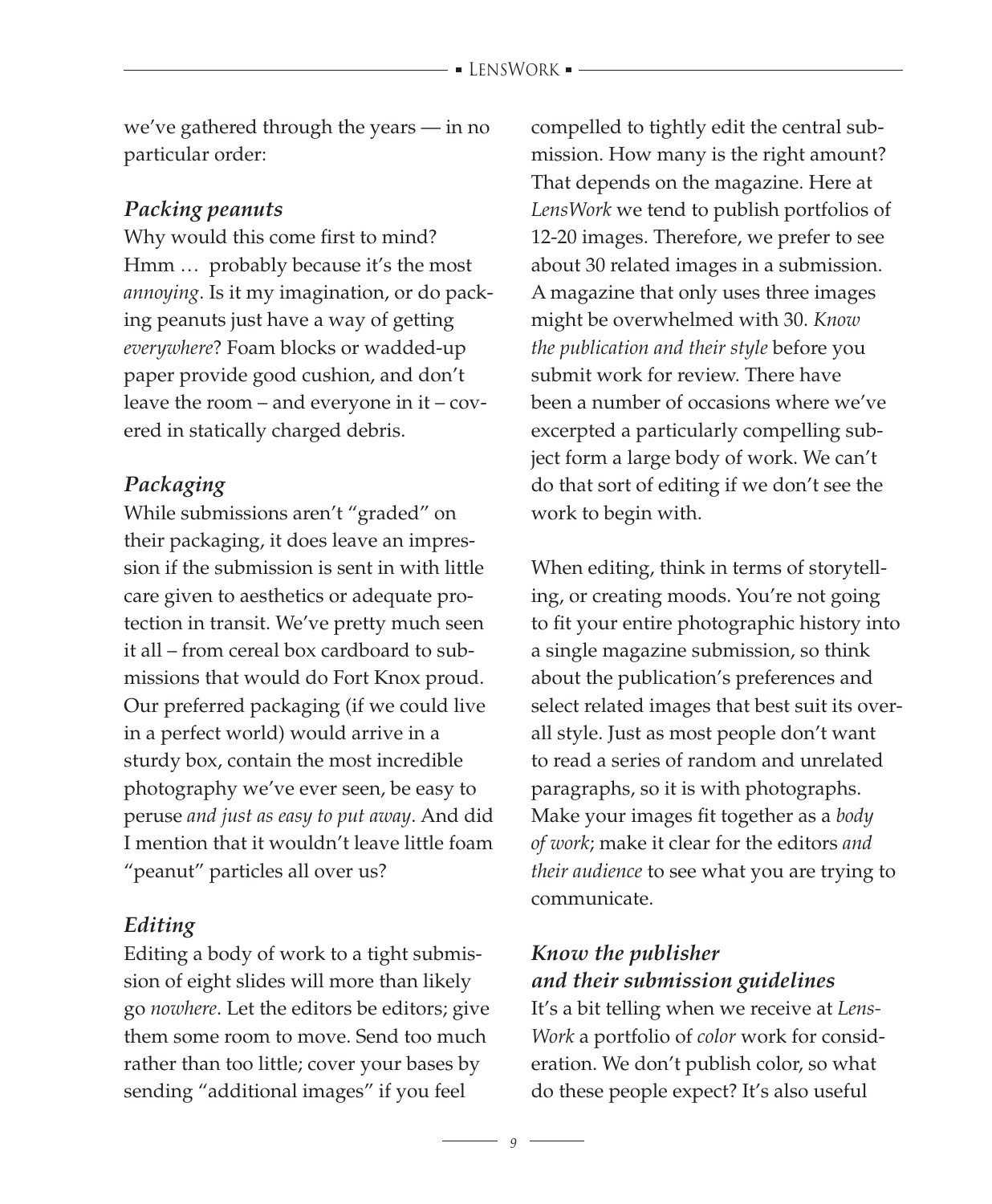to know the editorial bias of a publisher: there are those who will publish mutilated bodies, and those who won't – whether in color or not. Some publishers want text, some want technical data included, some need titles, some prefer slides and other prints. Be sure to do your homework and provide all of the requested materials.

### *If you're serious, send prints*

Speaking strictly for *LensWork* here, slides are convenient for the photographer, but create a reviewing hoop-jump for editors. If you're taking your best shot to get published, send prints. If you don't have at least one set of "reproduction prints" you need to get back in the darkroom. Make *three* sets while you're there. Reproduction prints are printed as well as you can make them – don't skimp! – but are intended to be used for reproduction purposes (as opposed to gallery exhibitions). They are not fine art originals and should be of little consequence if they are damaged or lost in transit.

### *Gallery prints*

Keep in mind that if you are sending your highly prized "babies" to a publisher, you are sending them into a *production* facility. Those submissions that arrive in carefully packed art cases – complete with pristine white viewing gloves – are best sent to

galleries. It's worth repeating: publishers want *work* prints.

#### *Web sites as submissions*

Using web sites and email to solicit the interest of publishers may be convenient for the photographer, but are often-times ignored. Plainly said, other photographers who are doing their homework and carefully preparing a physical submission stand a far greater chance to be considered. While web sites are useful for promotional purposes, you are better served to send digital files on a disposable CD, and include a handful of prints to show your printing abilities. These prints will also serve to demonstrate proper tonalities in spite of monitor variances or computer incompatibility.

What publishers are looking for are submissions that bring more than your education or technique to the work; include a part of *yourself* in your photography. And if you want to package your submission in a Fruit Loop box that may be okay; you just might want to think twice before using those darned packing peanuts.

 $\Lambda$ . gal gh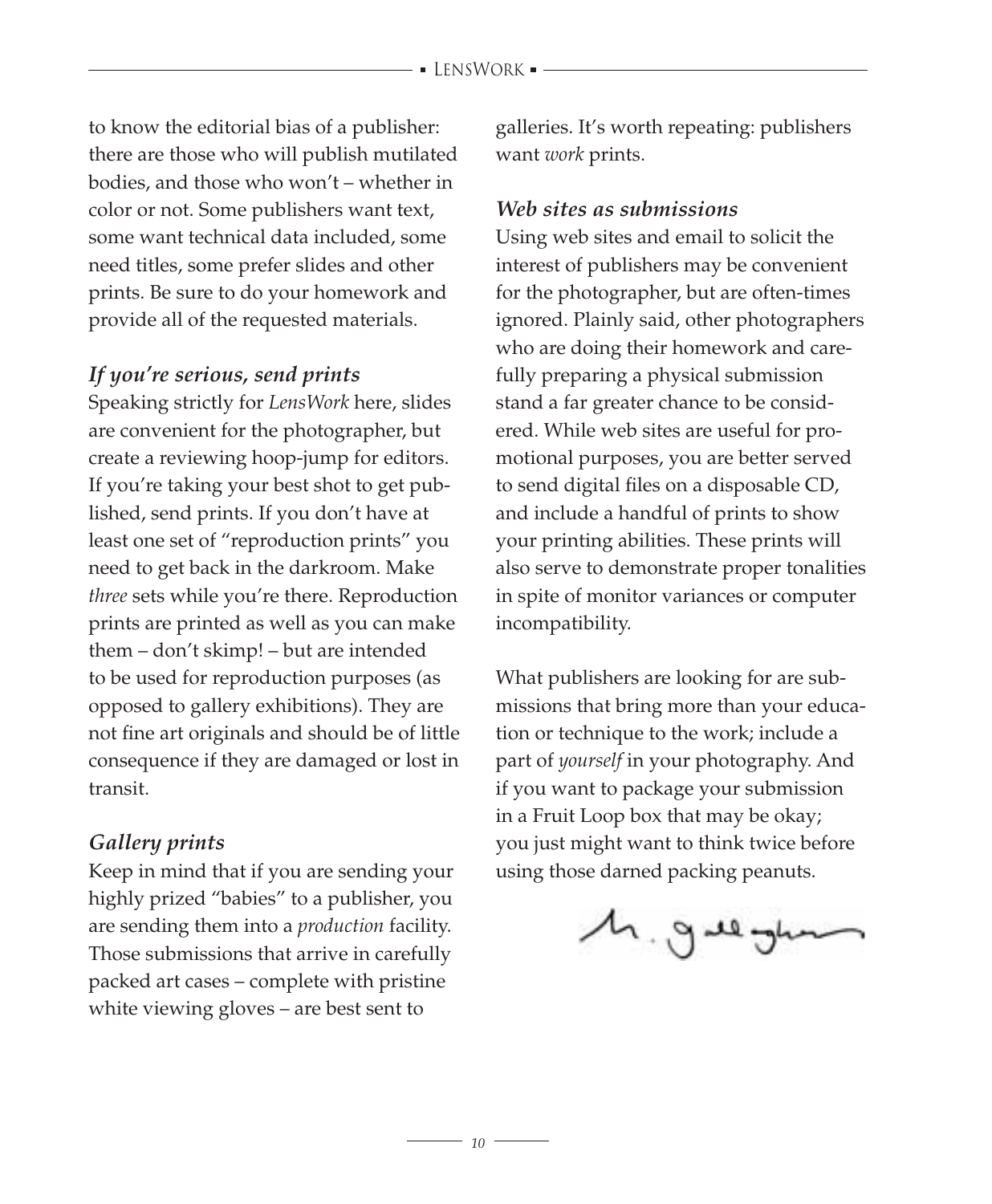### Limited Offer! New Hand-pulled Photogravure



### *Two Tulips* by Ryuijie

Hand-pulled photogravure (not inkjet!) (See our website for a description of this process)

11"x14" image Signed, numbered Warm-tone palette On deckle-edged etching paper

Release date: August 1, 2001 Item # LPG-006

© Ryuijie

Special Pre-Release Offer Order by July 31, 2001 Pre-release price \$ 39\*

> Publication price as of August 1st will be \$ 99

> Optional matting add \$ 25 Framed 16x20" with mat add \$ 59

\* Limit 10 per customer, plus shipping & handling No discount coupons on pre-release images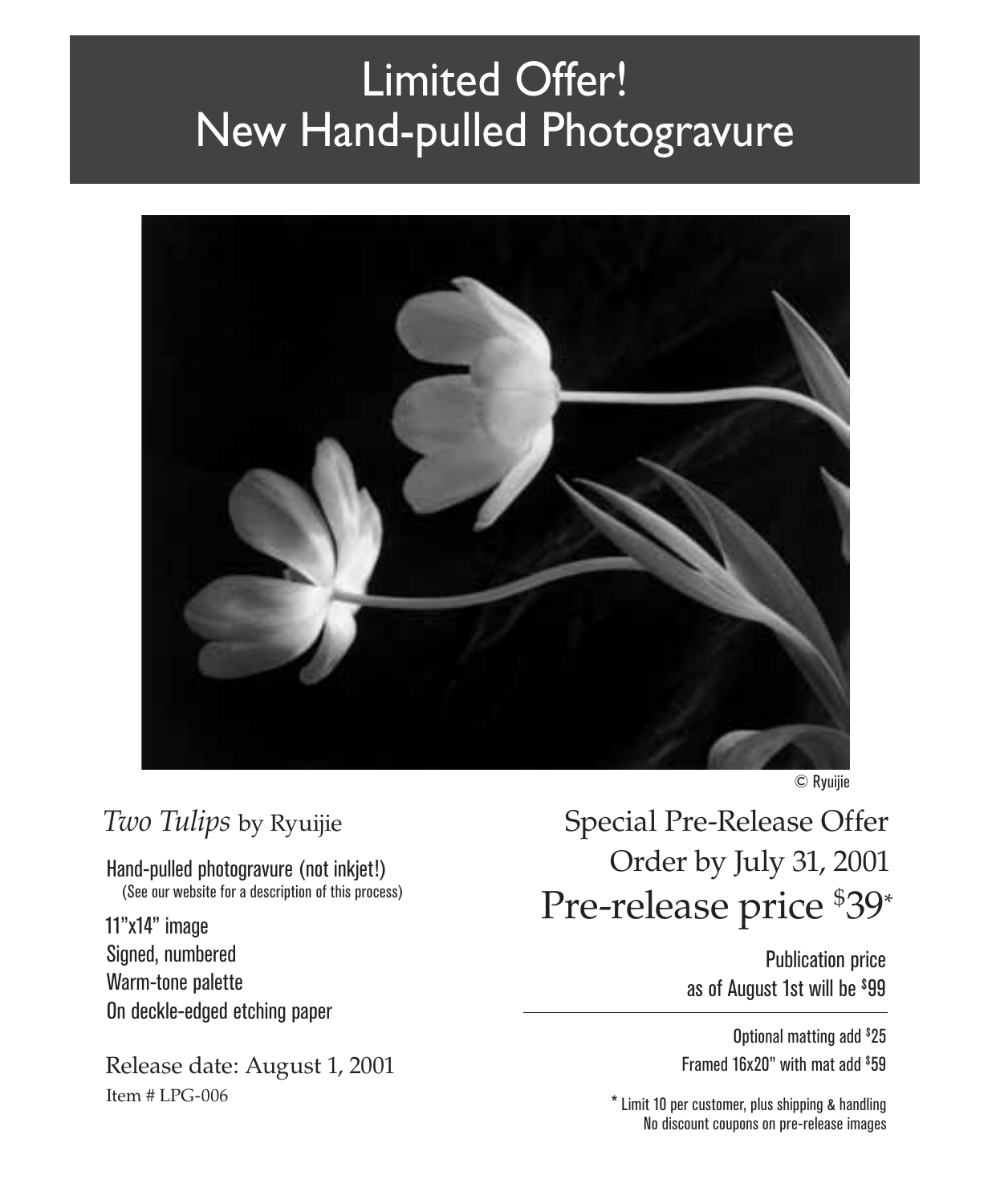### Limited Offer! New Photogravures by Ryuijie

### Special Pre-Release Offer • Order by July 31, 2001

Release date: August 1, 2001

**Three Sunflowers** 16x20 photogravure, #LPG-008 Pre-release price \$ 79\* Publication price \$199

*Orchids* 8x10 photogravure, #LPG-007 Pre-release price \$ 29\* Publication price \$79



© Ryuijie

Hand-pulled photogravures (not inkjet!) (See our website for a description of this process)

Signed, numbered Warm-tone palette On deckle-edged etching paper



© Ryuijie

\* Limit 10 per customer No discount coupons on pre-release images Optional matting add \$25 Optional framing add \$59 for 16x20 or add \$89 for 20x24 Plus shipping & handling See the order form at the back of this issue or visit our website for online ordering **www.lenswork.com**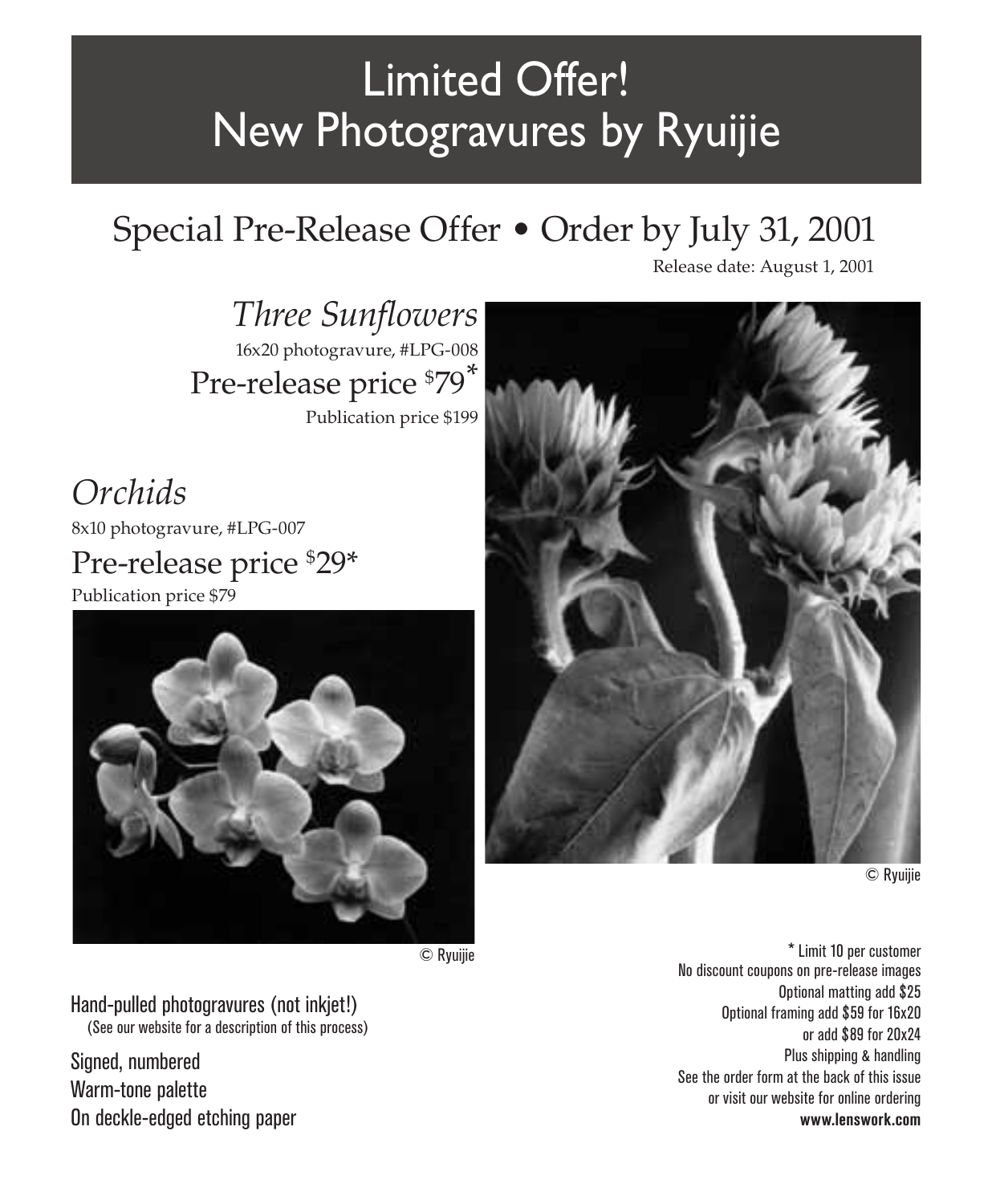## The LensWork Special Editions **PHOTOGRAVURES**

Limited or Numbered Editions Signed and numbered Framing optional



*Adobe Storm* by Russ Dodd • 9¾" x 12¼" • numbered and signed • publication price \$99 plus shipping and handling • No. LPG-005







*Bixby Creek Bridge, Big Sur, CA, 1996* by Larry Wiese • 9" x 16" • limited to 250 • signed • publication price \$175 plus shipping and handling • No. LPG-002



If you are unfamiliar with photogravures, our sample print, *Driver, U.P. 3895* by Russ Dodd includes a \$25-off coupon that can be applied to your next photogravure. See our website for details, **www.lenswork.com**.

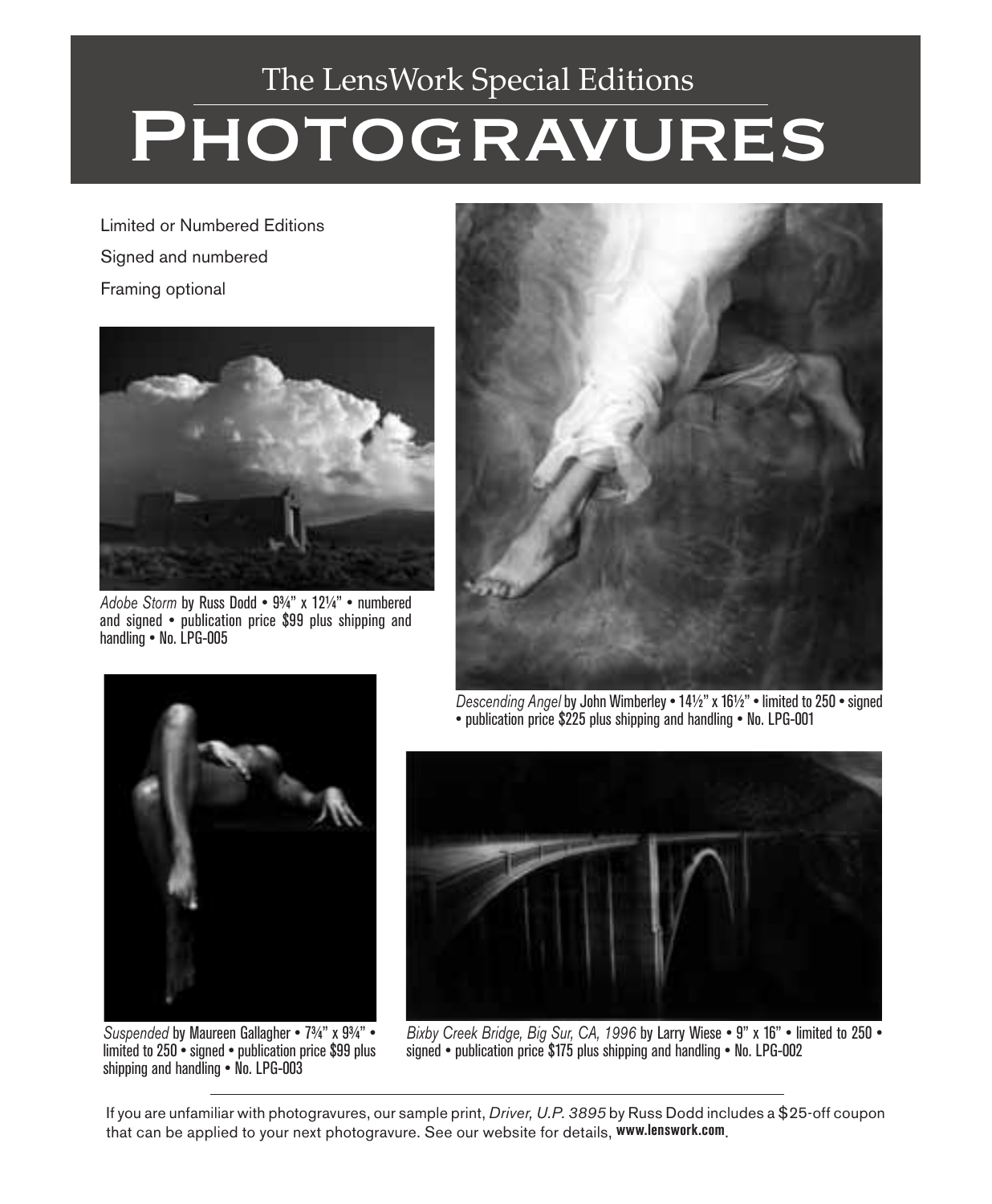### Limited Offer! New Gelatin Silver Special Editions

Release date: August 1, 2001 **Special Pre-Release Offers** Order by July 31, 2001

*Cactus, Carmel Mission, 1982* by Ryuijie 11x14 gelatin silver, #LWS-135 Pre-release price  $^{\$}39^{\text{*}}$ Publication price \$99





Hand-printed in a wet darkroom (not inkjet!) Archival gelatin silver Signed, numbered Traditional selenium-toned On Ilford MultiGrade photographic paper



\* Limit 10 per customer No discount coupons on pre-release images Optional matting add \$25 Optional framing add \$59 for 16x20 or add \$89 for 20x24 Plus shipping & handling See the order form at the back of this issue or visit our website for online ordering **www.lenswork.com**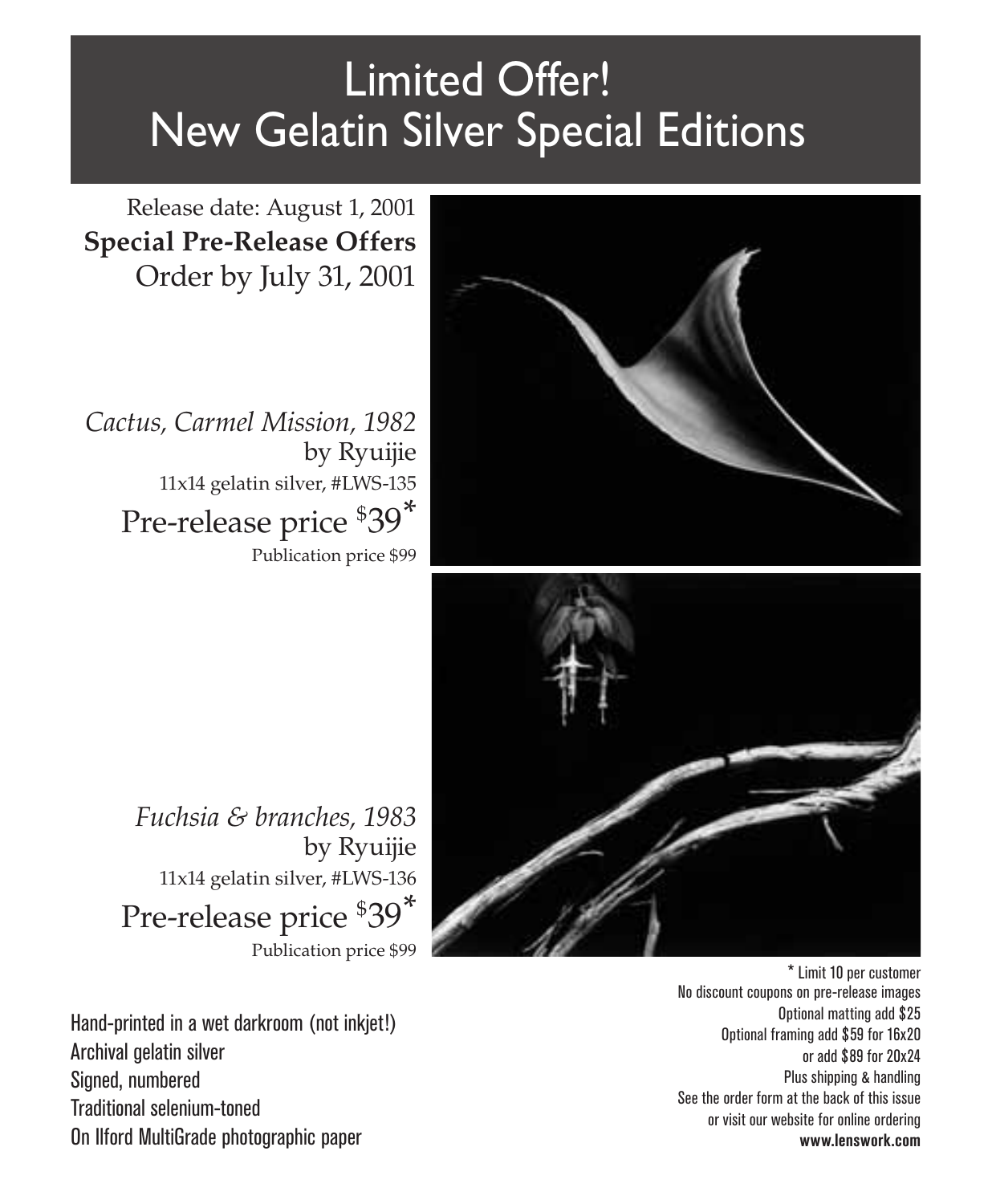### Complete LensWork Catalog on CD! Over 460 pages, audio clips, and images



### **135 Special Editions Silver Collection!**

Each *Special Editions Silver Series* image is presented in a higher resolution than is possible on the web. The full catalog includes image dimensions, edition information, prices and more.



### **20 MultiMedia Titles with Sample Audio Soundbites!**

The CD catalog includes the actual title page from each of our multimedia titles as well as a sample audio clip from the photographer interview. Hear the photographers talk about their work and the creative process.

**Order the FREE LensWork Catalog on CD online at www.lenswork.com or by calling 1-800-659-2130!**

### **Hand-pulled Photogravures** The LensWork Photogravures offer a spectacular

introduction to this long-revered image technology. Beautiful, sensual, textural – these are just some of the adjectives that can describe these wonderful images. The CD catalog includes a primer on the photogravure process and photographs of a hand-pulled photogravure being made.



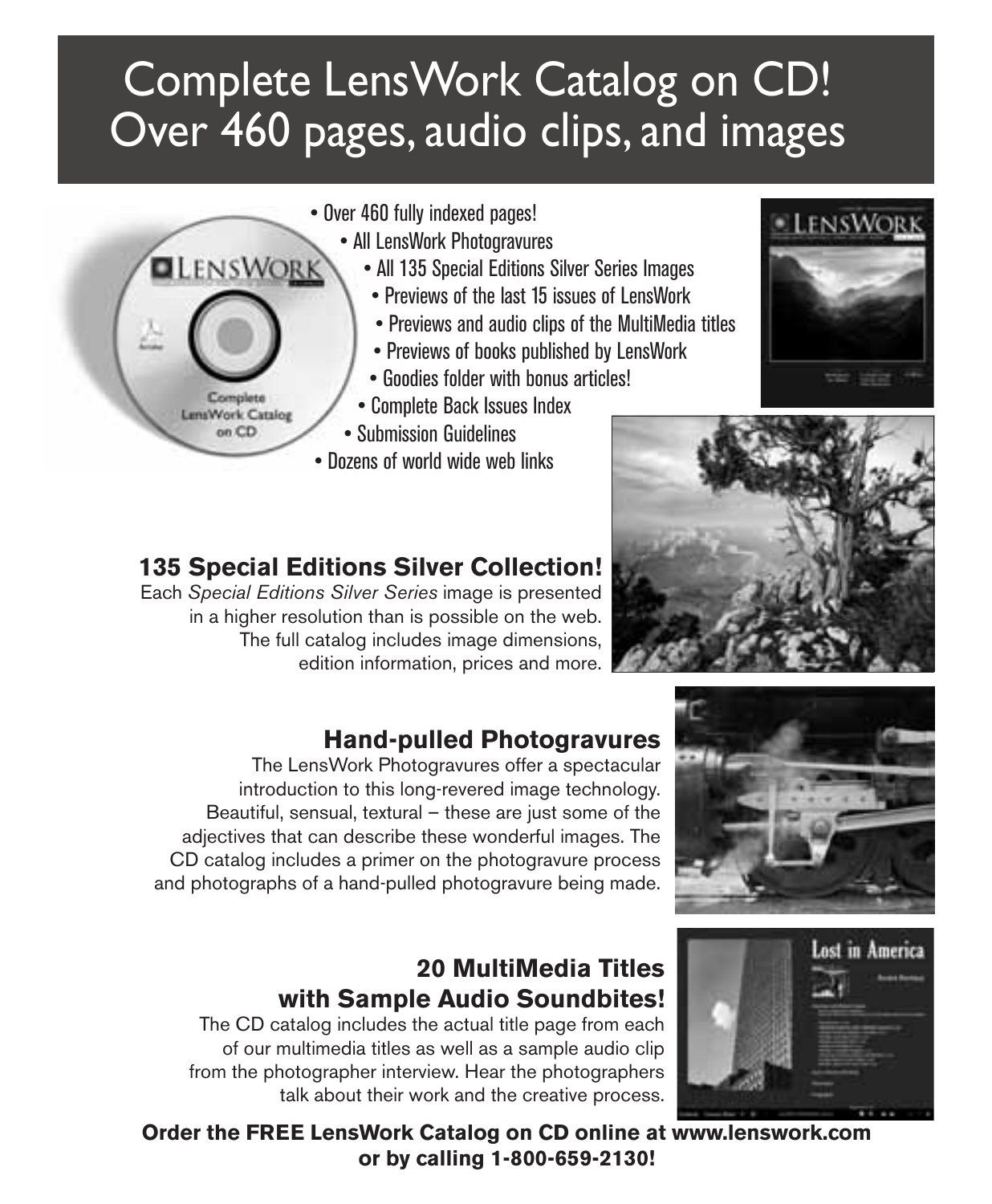<span id="page-13-0"></span>

## **VIETNAM**

*Living in the Landscape*



*by*



Peter Steinhauer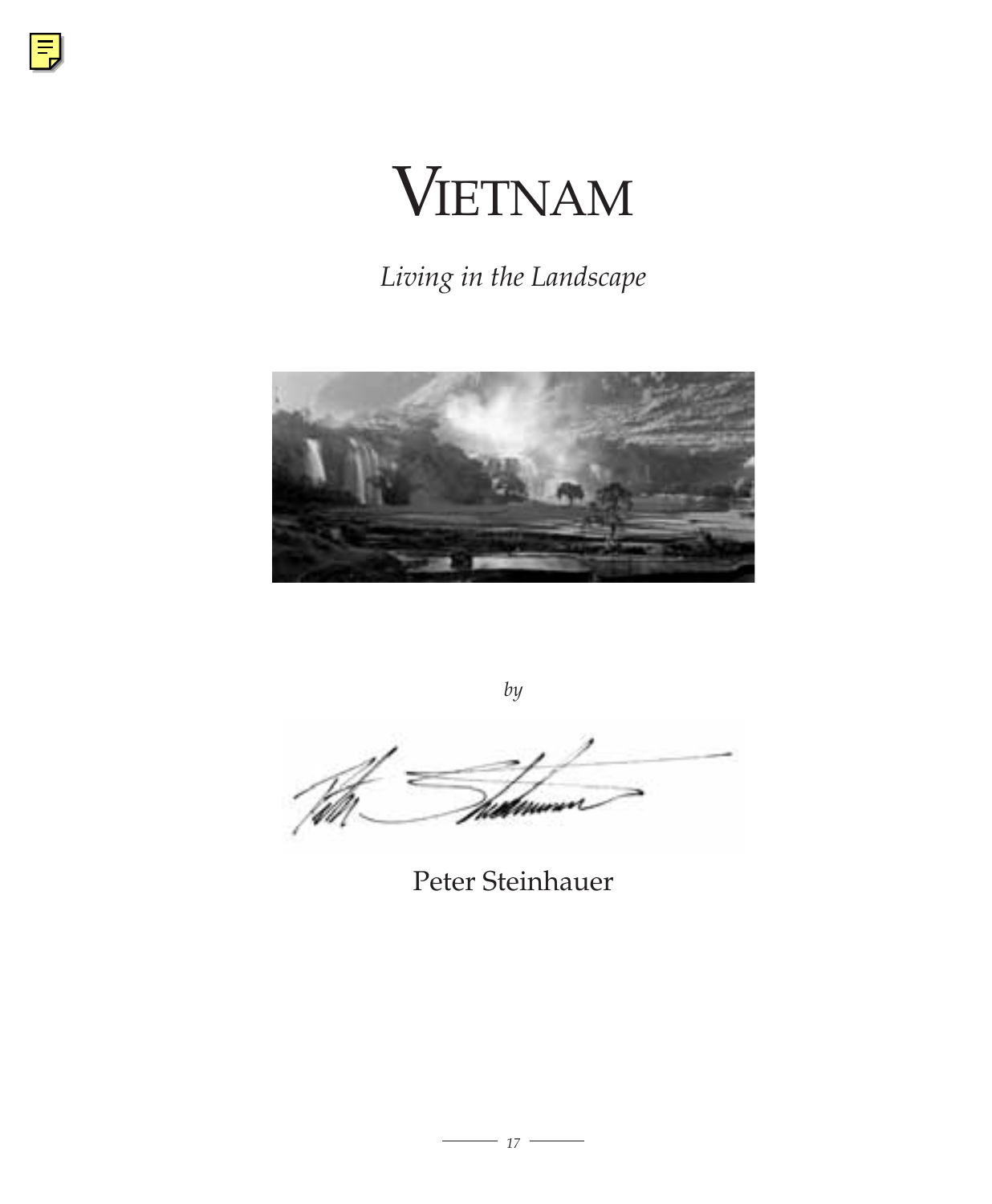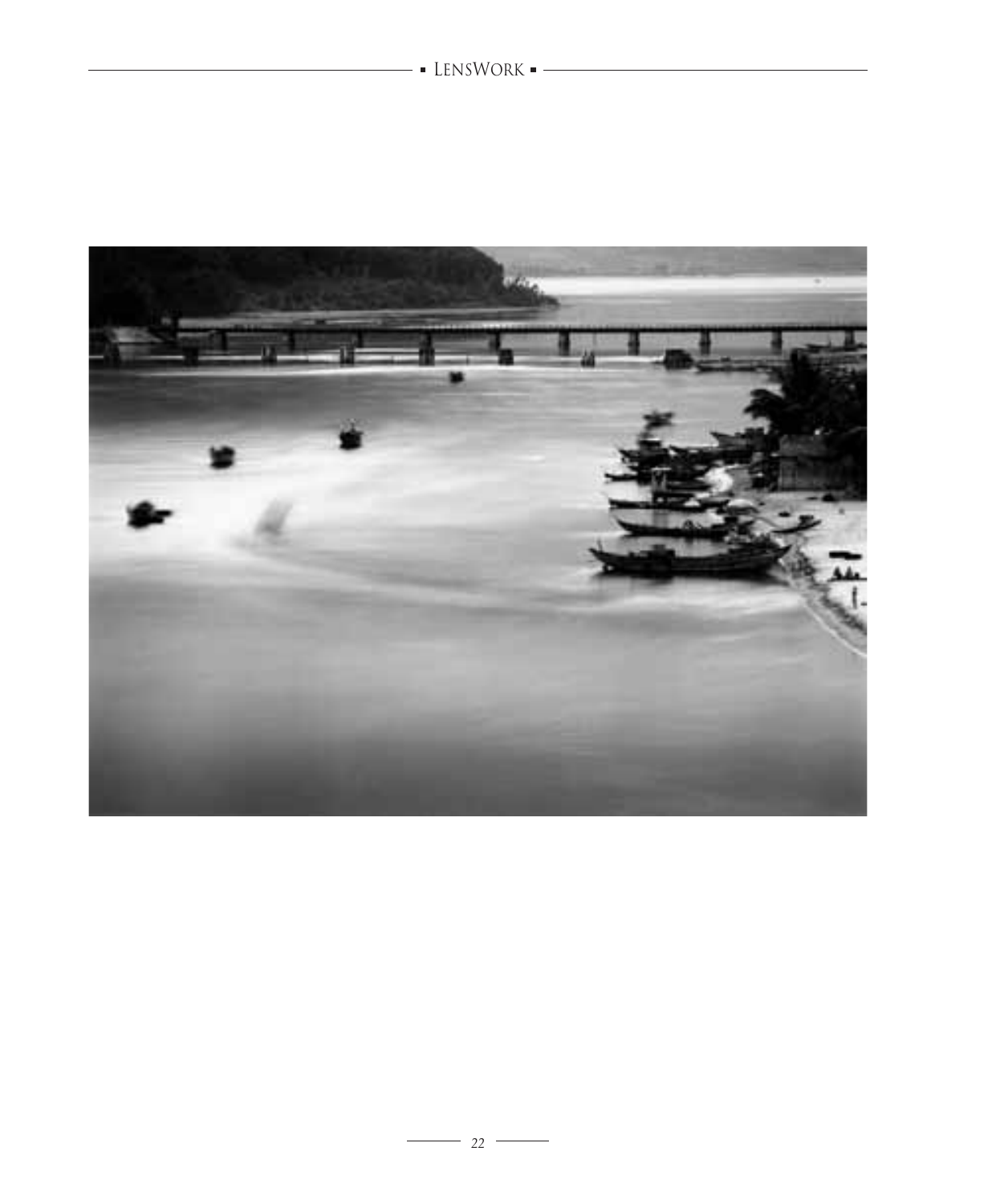## WHAT IS ART?

*Schools, Critics, Counterfeits and True Works of Art*

*by*

### Leo Tolstoy

*[Editor's note: This article is an excerpt from a larger essay originally published in 1898 by the great Russian novelist. This is Chapter XII from his book-length essay. It is remarkable that his comments, published 103 years ago, can still ring so true today. That his thoughts on artist's income, art criticism and art education pre-date the rise of photography as a respected art medium matter not. The same issues that perplex us today are age-old, and it is both comforting and disturbing that his comments are so appropriate now in the 21st Century. Of course, writing styles have changed and selected passages from Tolstoy's essay should be considered in the context of his times. Nonetheless, there is a great deal in this essay that still speaks to* our *times, whether as photographers, enthusiasts, critics or educators.]*

In our society three conditions cooperate to cause the production of objects of counterfeit art. They are (1) the considerable remuneration of artists for their productions and the professionalism which this has produced among artists, (2) art criticism, and (3) schools of art.

While art was as yet undivided, and only religious art was valued and rewarded while indiscriminate art was left unrewarded, there were no counterfeits of art or, if any existed, being exposed to the criticism of the whole people they quickly disappeared. But as soon as that division occurred and the upper

<span id="page-15-0"></span>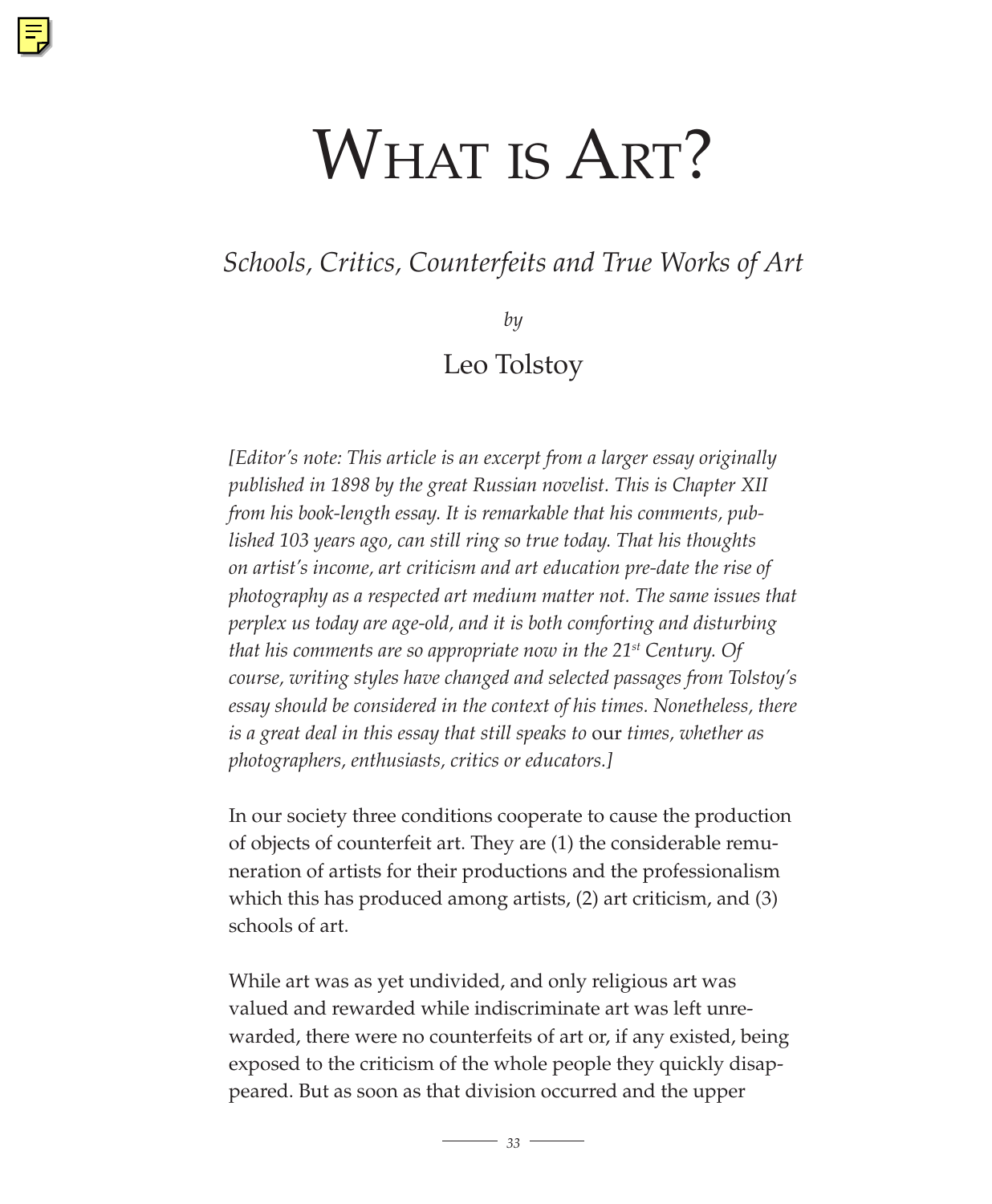<span id="page-16-0"></span>

## **DOORS**

*Portals of Time*



by<br>CJoseph Dough

C. Joseph Gough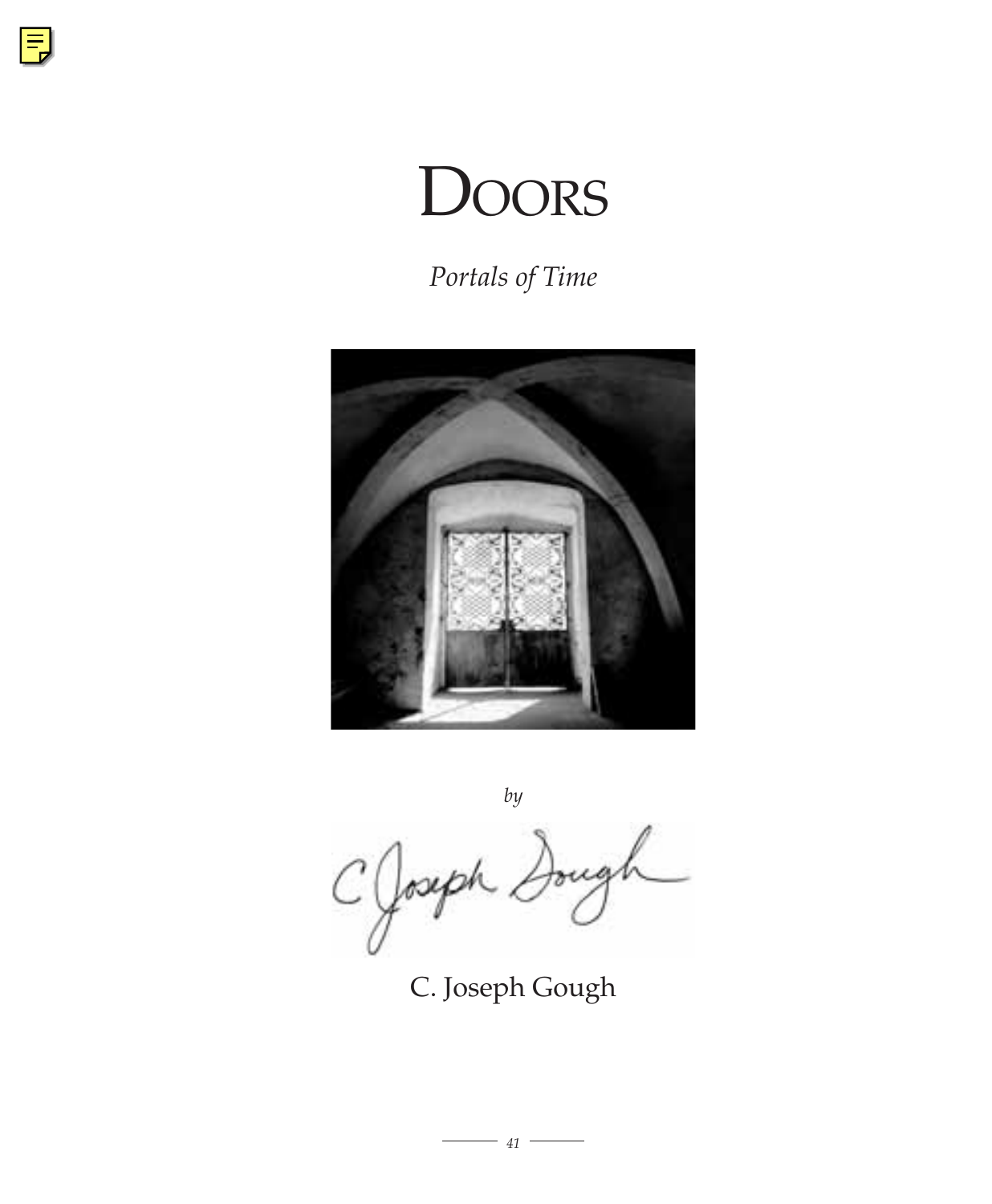



÷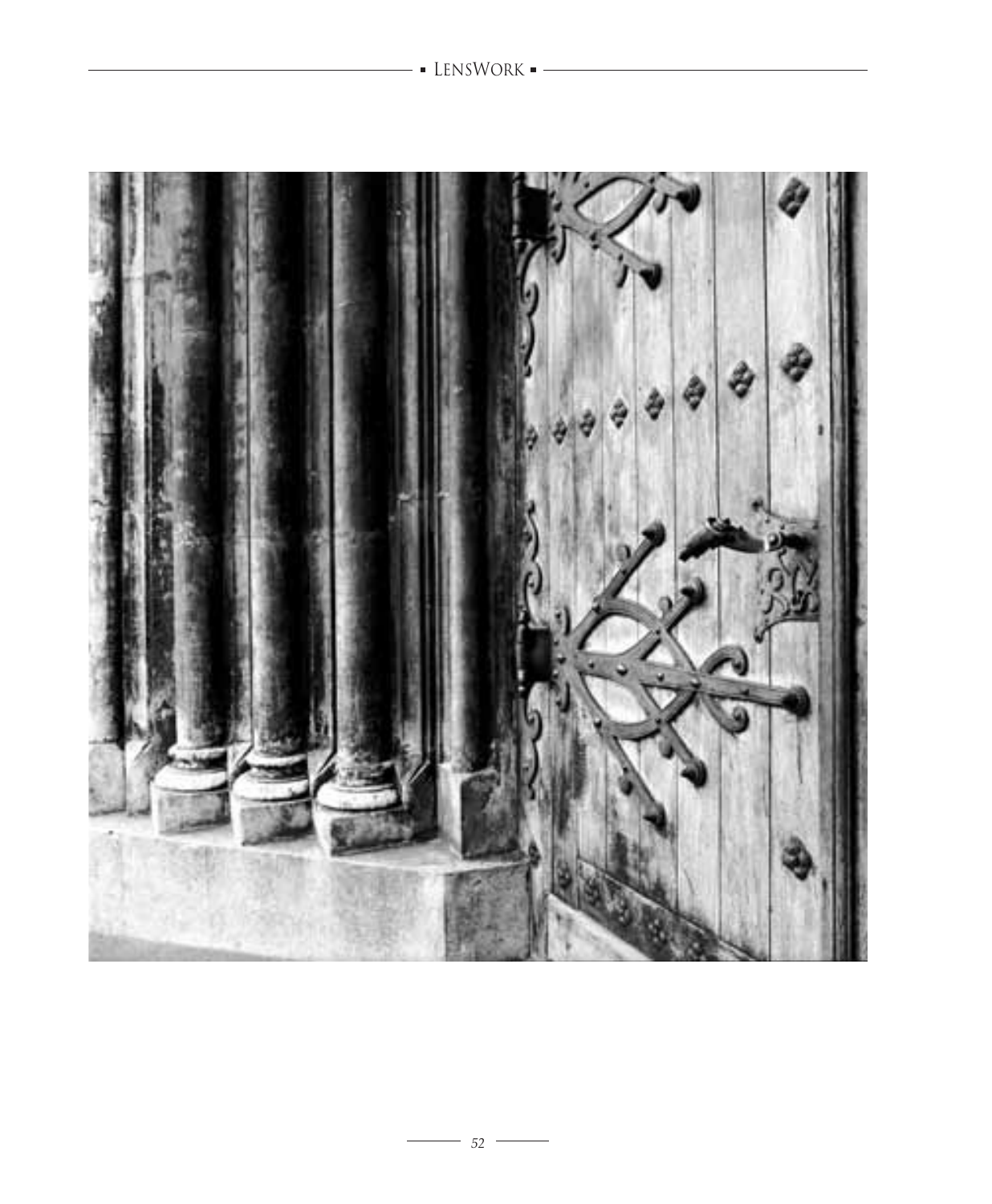

# WHAT SIZE IS THE EDITION?

*by*

### Brooks Jensen

Every time I'm involved in a workshop, there is a predictable series of debates that crop up. *Is it better to meter for Zone 2 or Zone 3? Can a decent print be made on RC paper? Is photography really art?* and one of my favorites, *Who was the greatest photographer of all time – Ansel Adams or Edward Weston?* To workshop students who've never endured these debates, such topics, I'm sure, seem exciting and full of mystery, worthy of monopolizing the valuable time in a workshop. To anyone who has been around workshops for a while, these questions immediately inspire a yawn and the need to get away for a walk on the beach. There is, however, one question that I believe is worthy of discussion because it's a practical question that influences the photographer's entire career – *How many prints should be made of a given negative, and, should they be limited and numbered*?

Thorny issues, like roses, are often best handled with protective gloves. The problem with gloves, of course, is that they both protect and numb. I stand accused and guilty of being numb about the issue of edition sizes – at least numb to the point where I was unwilling to take a stand based on some underlying principle. In truth, I've struggled with the question of edition size for quite some time. I have politely avoided the issue because I was not certain of my own position. Having thought about it a great deal now for more than 25 years (!) my position on edition sizes has clarified. I am now prepared to take off my gloves (fully aware of the combative double-meaning in such a phrase) and take a stand. In short, I've decided I am against limiting an edition. Period. Let me be specific: I am against a *predetermined limit imposed as a strategy to make the artwork scarce.* I am now prepared to say that "1/250" is a bunch of bull.

*55*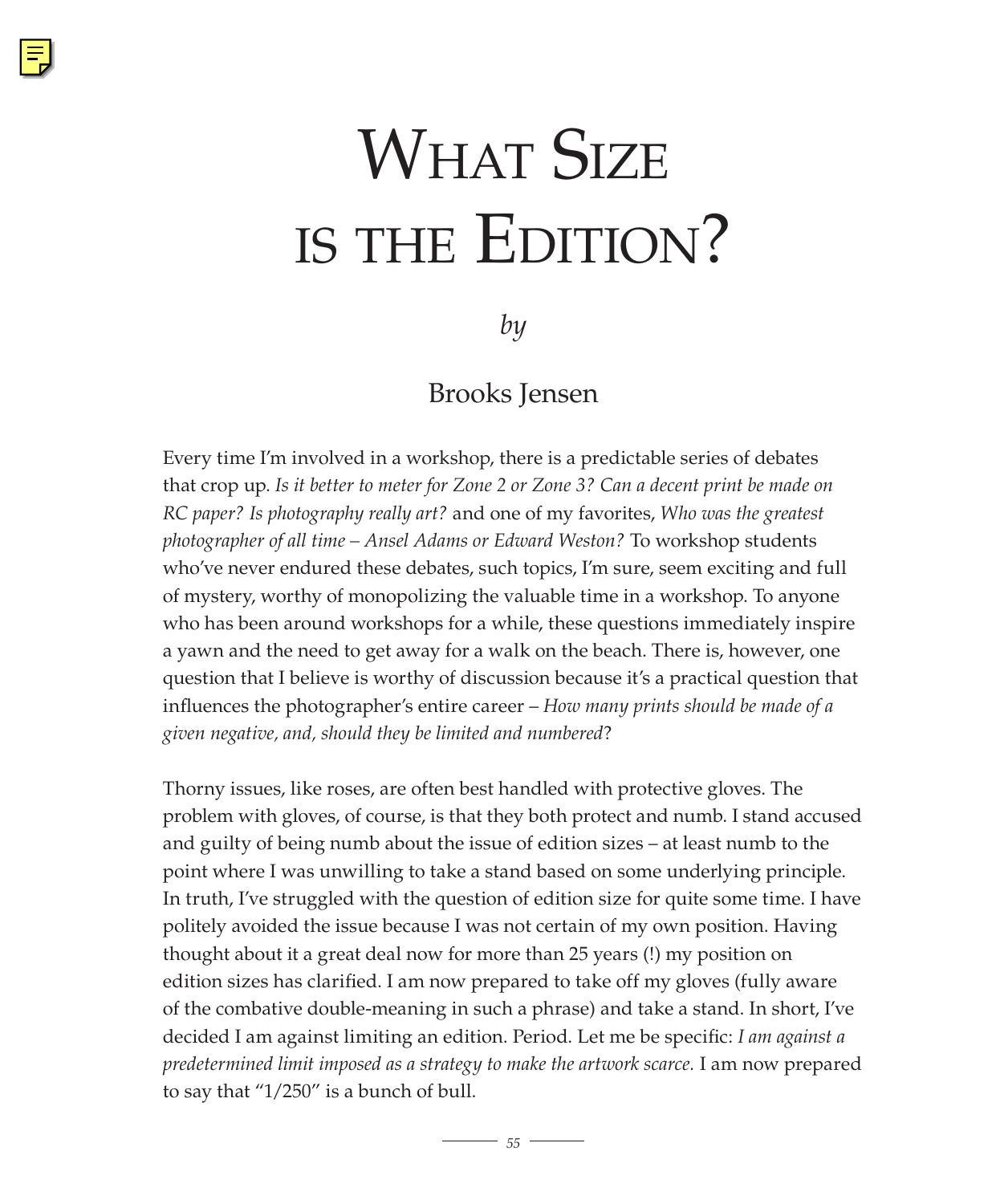<span id="page-19-0"></span>

## HAUNTED BY <sup>A</sup> PAINTER'S GHOST



*by*

Dominic Rouse

*69*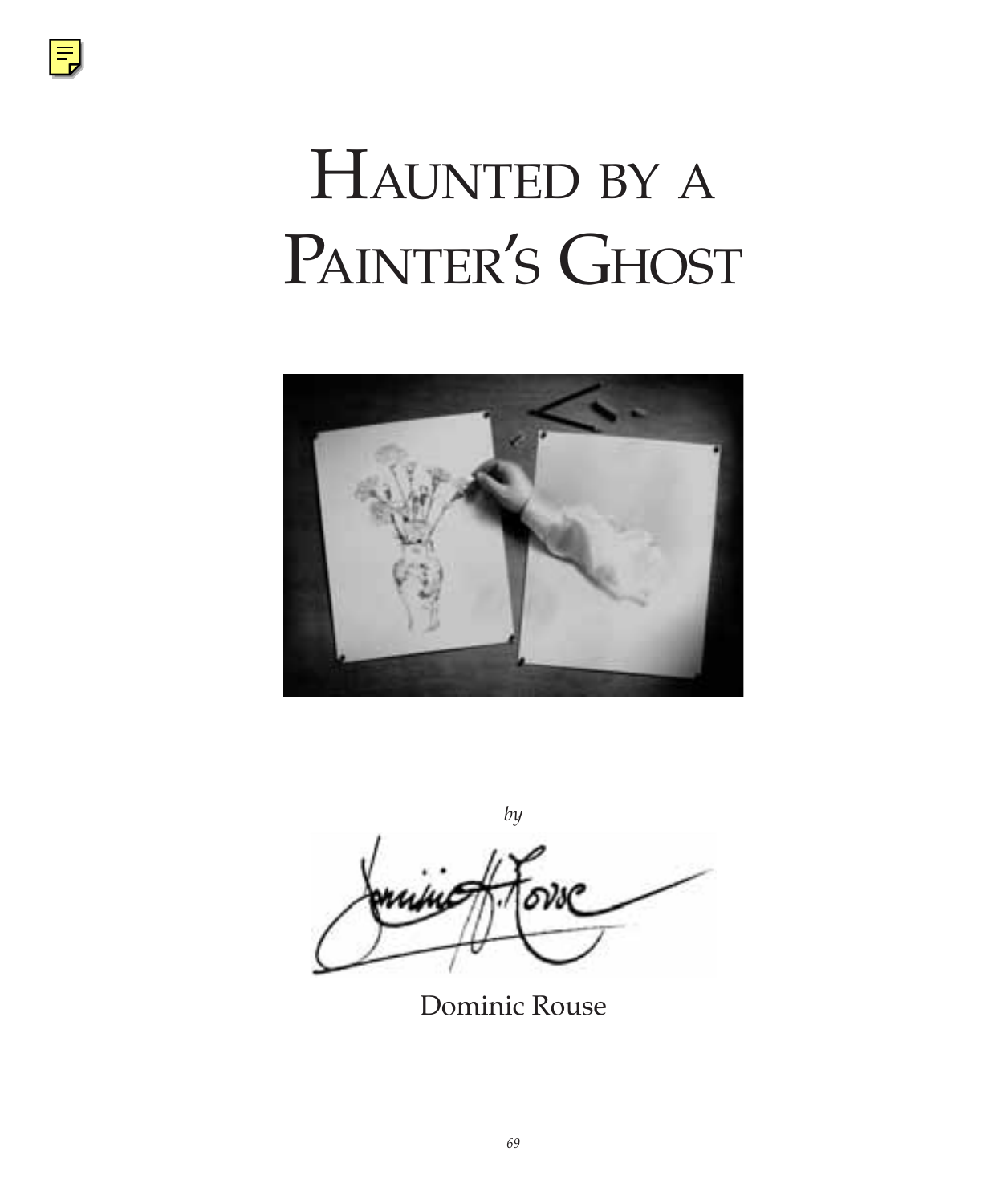

- LENSWORK -

*Magritte My Foot!*